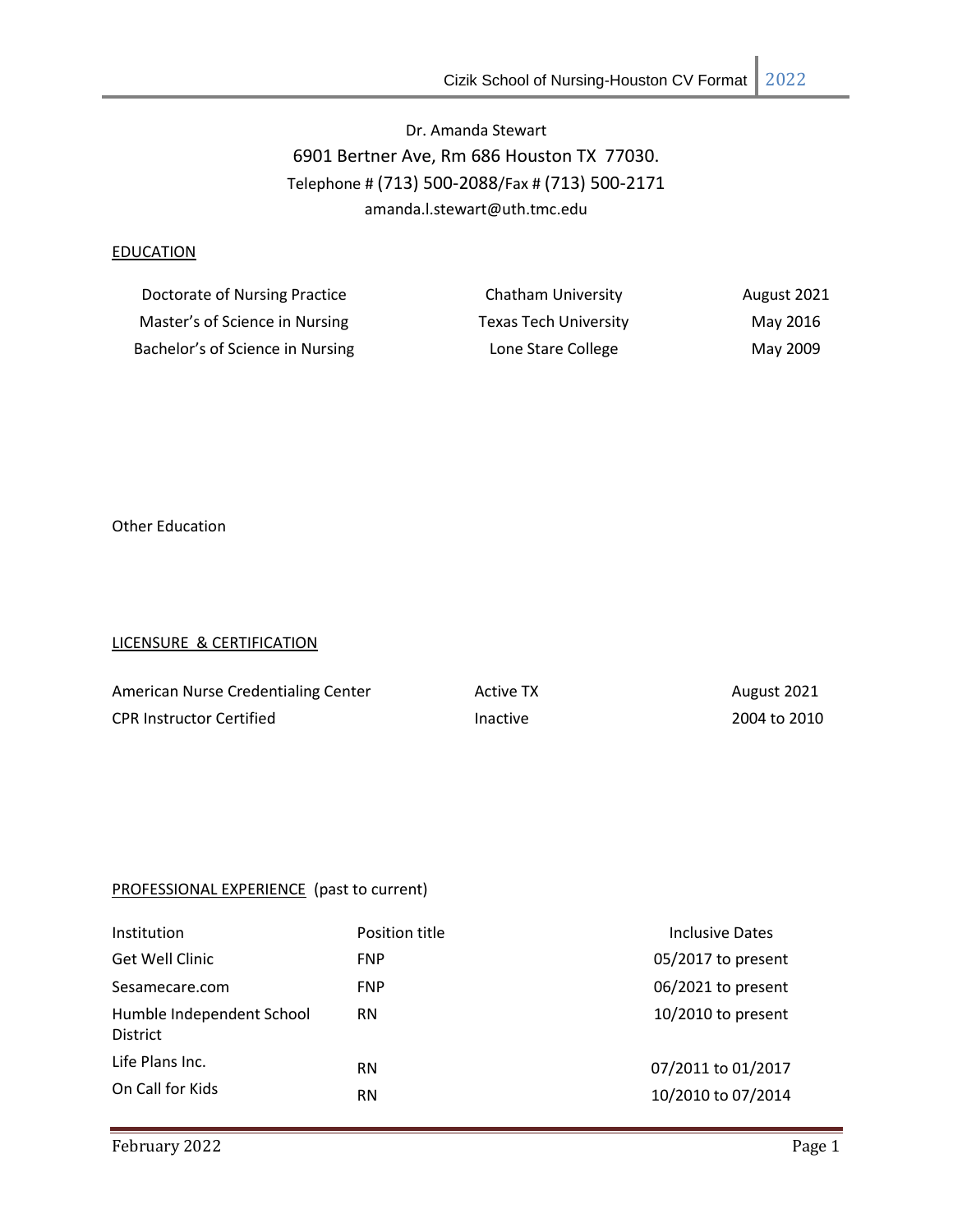Kelsey Seybold Clinic **RN** 10/1998 to 10/2010

HONORS & AWARDS

| Magna Cum Laude | <b>Texas Tech University Health</b> | May 16, 2009 |
|-----------------|-------------------------------------|--------------|
|                 | Sciences Center                     |              |

## **GRANTS**

Research Grants (past to current)

Title (No.), Funding Agency, Role (PI name), Amount, Dates (inclusive)

Educational Grants (past to current)

Title (No.), Funding Agency, Role (PI name), Amount, Dates (inclusive)

Other Funded Projects Including Contracts for Service (past to current)

Title (No.), Funding Agency, Role (PI name), Amount, Dates (inclusive)

## **PUBLICATIONS**

Peer Reviewed Publications (past to current - APA format, indicate if invited)

Authors, (Date). Title, Journal. Vol(#), pp.

Non-Peer Reviewed Publications (past to current - APA format, indicate if invited)

Authors, (Date). Title, Journal. Vol(#), pp.

Books & Chapters (past to current)

Authors (Date), Chapter Title,(pp), Book editor, Book Title, City, State: Publisher.

Media & Other Creative Products (past to current)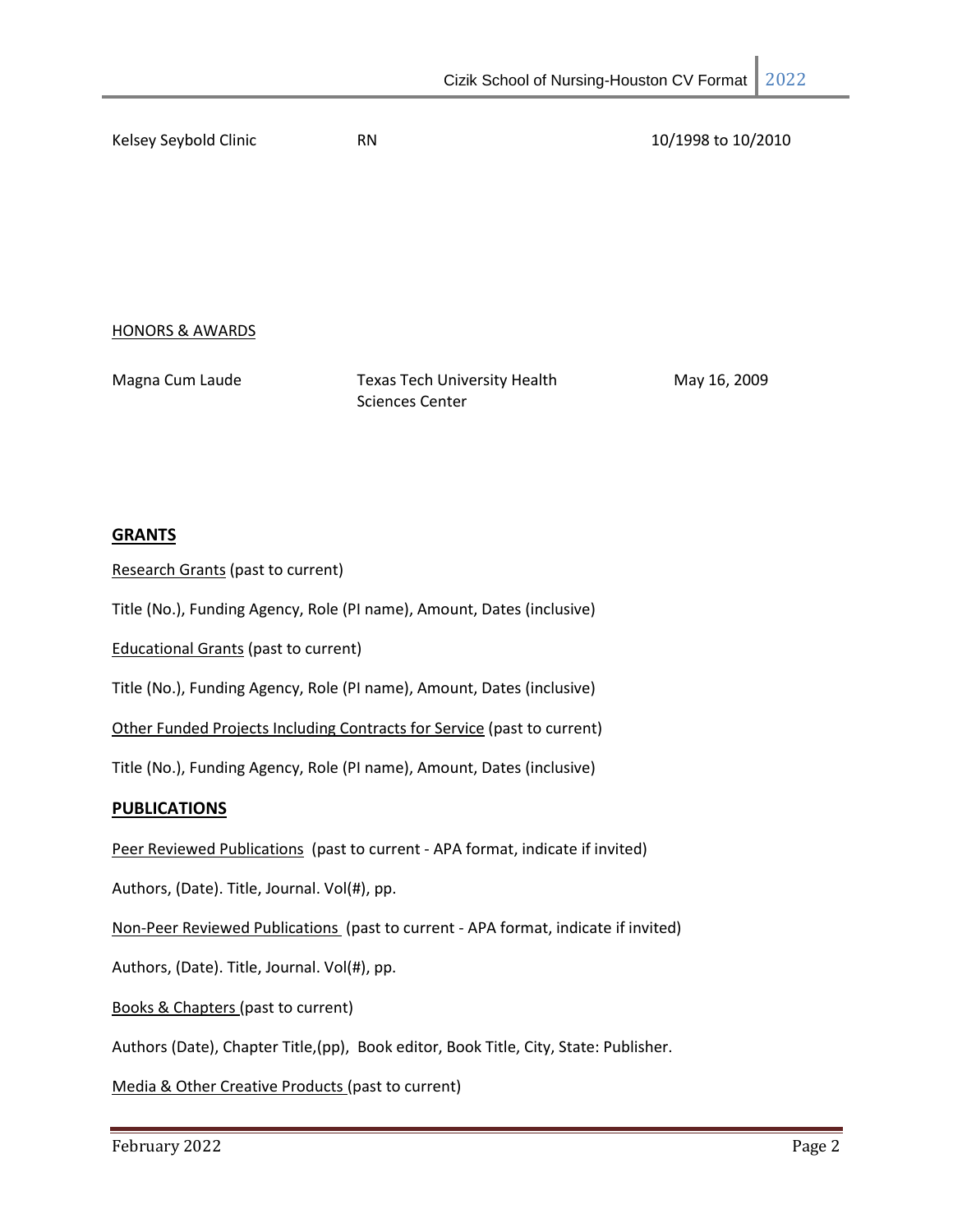Authors, Role, Title, Sponsor/Funder/Copyright Holder (Type DVD, Video, CD), date, distributor

Peer Reviewed Abstracts (past to current)

Authors, (Date) Title, Journal, Vol(#), pp.

Other (current to past – Reviews of books or media, Editorials, Letters to the Editors, Monographs, etc)

# **PRESENTATIONS**

International (past to current)

Authors, (Date), Title, Sponsoring Organization, Location, Role (indicate if invited)

National (past to current)

Regional/State (past to current)

Local (past to current)

## **PROFESSIONAL SERVICE**

Consultations (past to current)

| Organization                                     | Location | Role   | Inclusive dates |
|--------------------------------------------------|----------|--------|-----------------|
|                                                  |          |        |                 |
| <b>Editorial Boards/Panels (past to current)</b> |          |        |                 |
| Journal                                          |          | Role   | Inclusive dates |
|                                                  |          |        |                 |
| <b>Professional Service</b>                      |          |        |                 |
| Houston Area Nurse Practitioner's                |          | Member | 2021            |
| North Harris Advance Practice Nurse Society      |          | Member | 2021            |
|                                                  |          |        |                 |

#### Professional Memberships